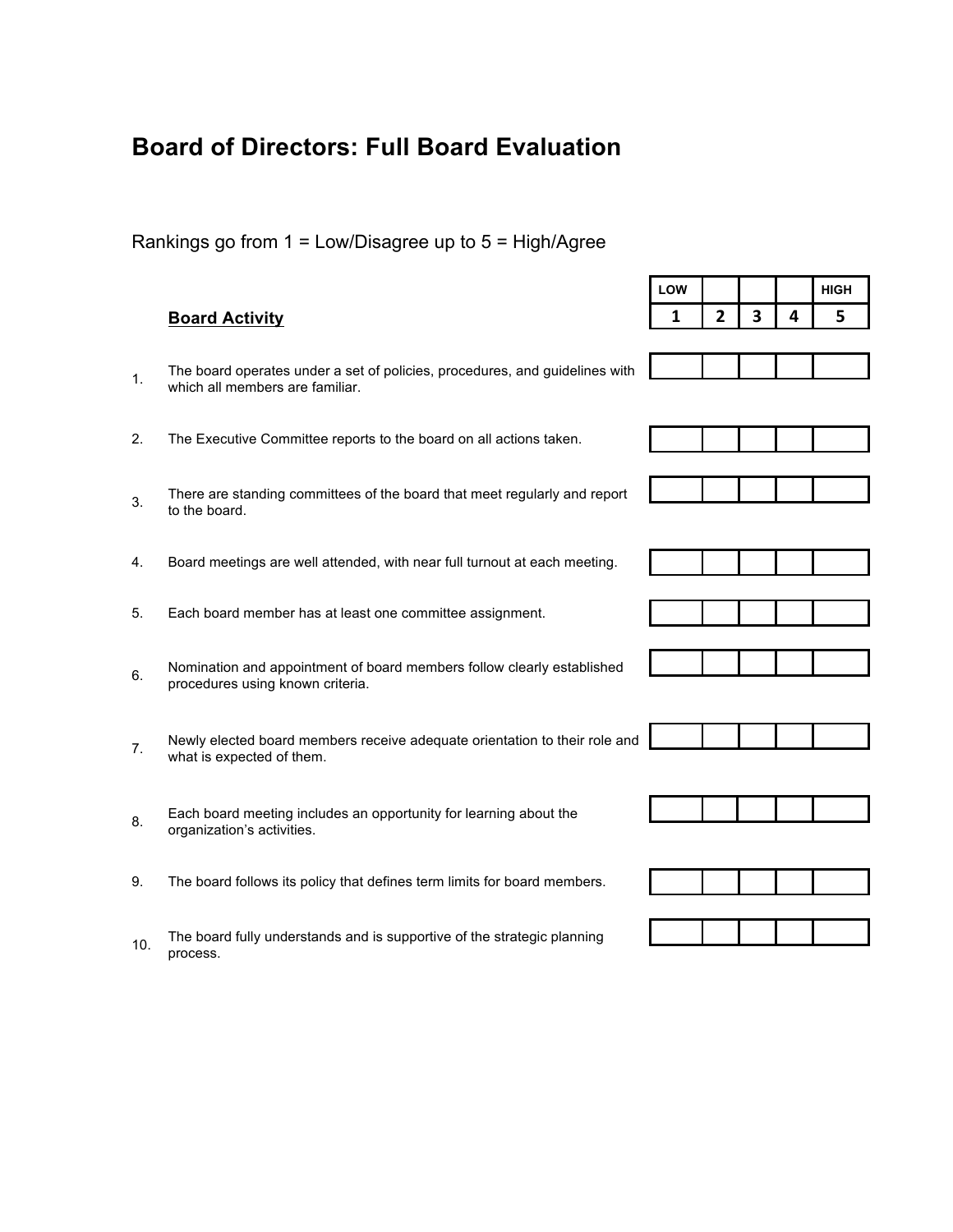- 11. Board members receive meeting agendas and supporting materials in time for adequate advance review.
- 12. The board adequately oversees the financial performance and fiduciary accountability of the organization.
- 13. The board receives regular financial updates and takes necessary steps to ensure the operations of the organization are sound.
- 14. The board regularly reviews and evaluates the performance of the CEO.
- 15. The board actively engages in discussion around significant issues.
- 16. The board chair effectively and appropriately leads and facilitates the board meetings and the policy and governance work of the board.

#### **Mission and Purpose**

- 1. Statements of the organization's mission are well-understood and supported by the board.
- 2. Board meeting presentations and discussions consistently reference the organization's vision and mission statement.
- 3. The board evaluates the organization's performance on a regular basis by comparing the stated mission to actual operational achievements.

#### **Governance / Partnership Alignment**

- 1. The board exercises its governance role: Ensuring that the organization supports and upholds the mission statement, core values, vision statement, and partnership policies.
- 2. The board periodically reviews, and is familiar with, the organization's partnership core documents.
- 3. The board reviews its own performance and measures its own effectiveness in governance work.
- 4. The board is actively engaged in the board development processes.

















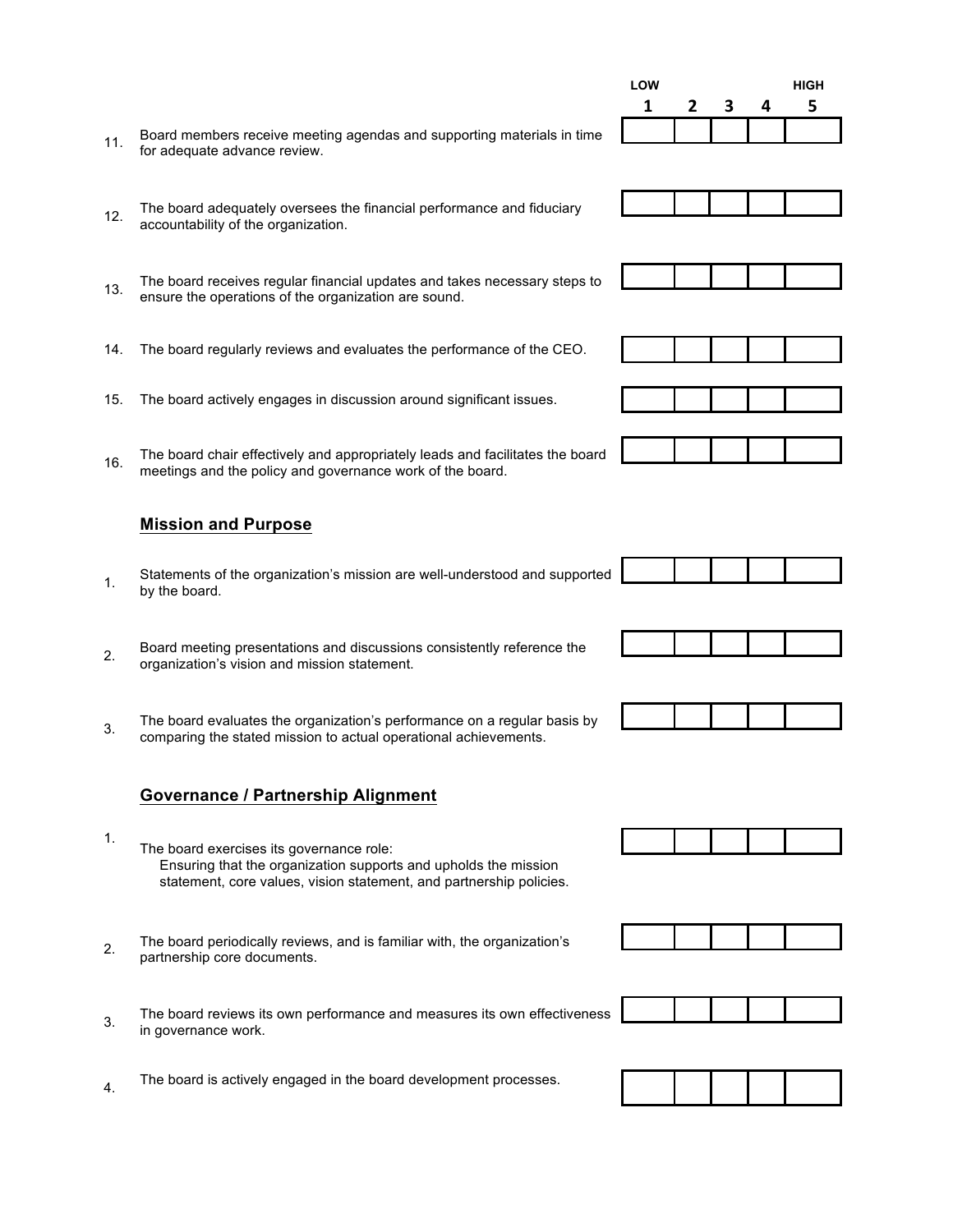| LOW |  | <b>HIGH</b> |
|-----|--|-------------|
|     |  |             |

#### **Board Organization**

- 1. Information provided by staff is adequate to ensure effective board governance and decision-making.
- 2. The committee structure logically addresses the organization's areas of operation.
- 3. All committees have adequate agendas and minutes for each meeting.
- 4. All committees address issues of substance.

#### **Board Meetings**

- 1. Board meetings are frequent enough to ensure effective governance.
- 2. Board meetings are long enough to accomplish the board's work.
- 3. Board members fully and positively participate in discussions.

#### **Board Membership**

- 1. The board size is adequate to effectively govern the organization.
- 2. The board has a range of talents, experience, and knowledge to accomplish its role.
- 3. The board uses its members' talents and skills effectively.
- 4. The board makeup is diverse with experience, skills, ethnicity, gender, and age group.
- 5. Fellow board members review each member's performance annually.
- 7. The board demonstrates a deep commitment to the organization.